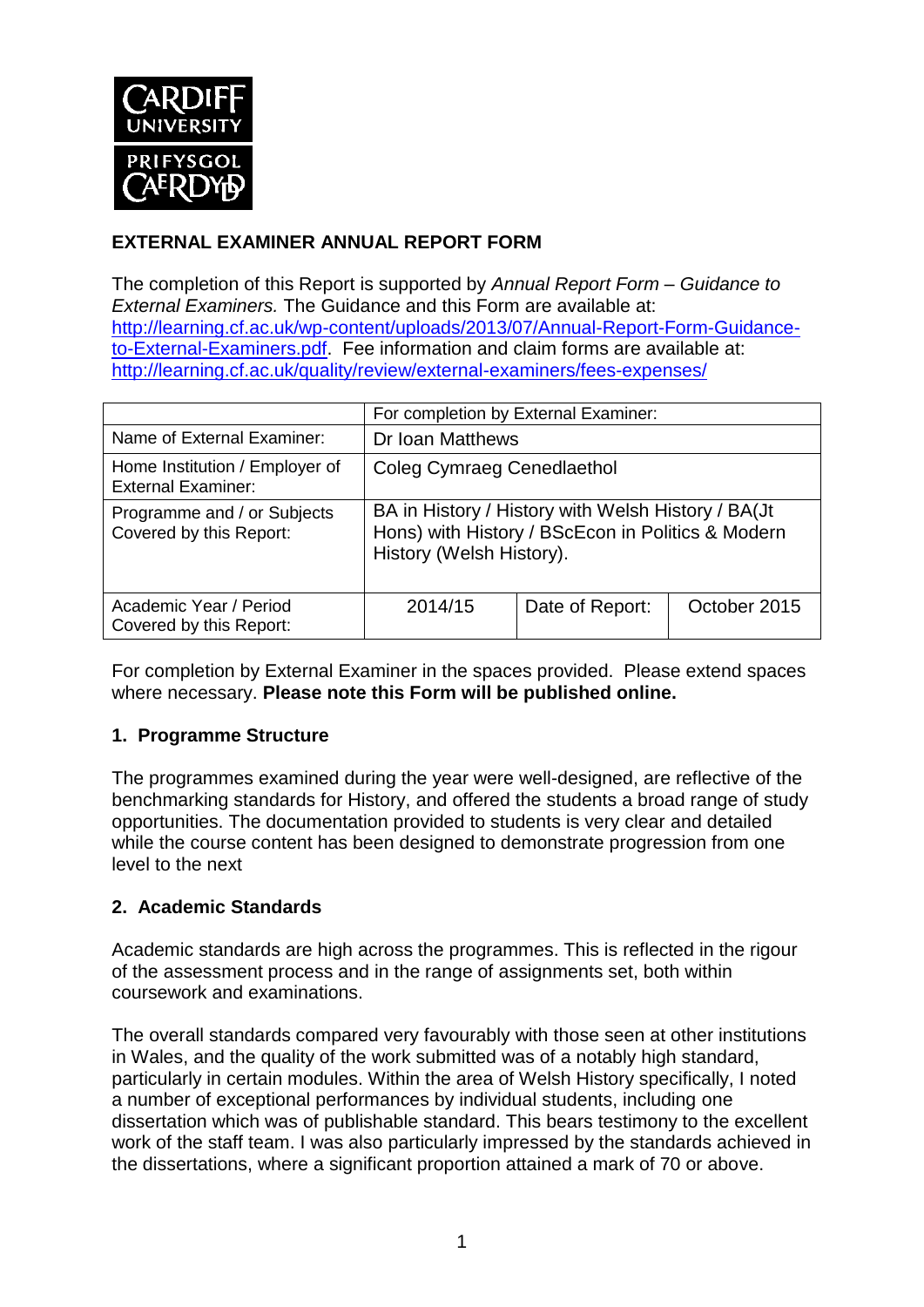# **3. The Assessment Process (including dissertations, if appropriate)**

Assessment procedures are rigorously adhered to, and the level of feedback is detailed and constructive, with a clear explanation, where required, of the reasons for awarding a particular mark. The range of assessments set enabled students to demonstrate their skills at examining primary sources and reviewing literature, as well as producing more conventional essay-style material in their coursework assignments and examinations.

While I understand that a system of moderating had replaced the previous second marking, I felt that this is proving to be a wholly appropriate means of ensuring rigour in the marking process. This was demonstrated by several examples where marks had been reviewed as a result of moderation. Dissertations had, in several cases, been the subject of some discussion in relation to agreeing upon a final mark and I felt that the decisions arrived at were fair and consistent.

#### **4. Year-on-Year Comments**

- The turnaround time for the process is, at times, challenging. However I received prior notice of timescale for receiving scripts and other materials, which did not cause any difficulties.
- The system of internal moderating appears to be working well and I did not perceive any problems.
- There were a significant number of individual marks on the first class/2i borderline, as noted by my predecessor. I did look in detail at several of these cases and felt that they were clearly pieces of work where a decision on whether they should be placed at 69 or 70 was, indeed, marginal. It is to the credit of the staff and students that such a relatively high proportion of dissertations, in particular, achieved this standard.

## **5. Preparation / Induction Activity (for new External Examiners only)**

I was provided with very detailed guidance and advice from colleagues prior to attending my first set of meetings.

## **6. Noteworthy Practice and Enhancement**

Arrangements for the exam board meetings were very professional and their conduct both transparent and fair. The current processes have limited the potential for detailed discussions of individual candidates, as was often the case in the past. This is much fairer on both students and staff.

## **7. Appointment Overview (for retiring External Examiners only)**

N/A.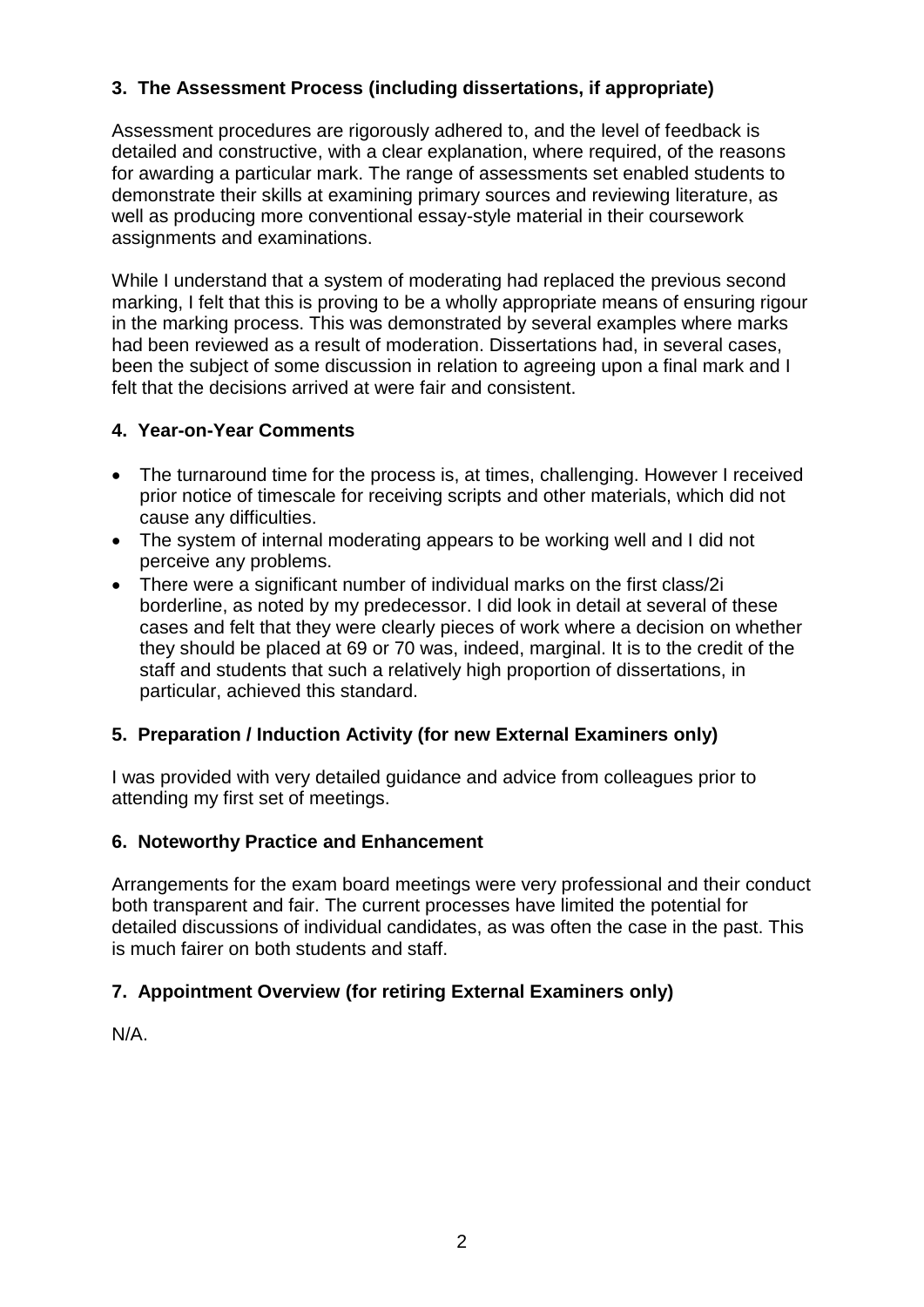# **8. Annual Report Checklist**

Please include appropriate comments within Sections 1-7 above for any answer of 'No'.

|                                          |                                                                                                                                                             | <b>Yes</b><br>(Y) | <b>No</b><br>(N) | N/A<br>(N/A) |
|------------------------------------------|-------------------------------------------------------------------------------------------------------------------------------------------------------------|-------------------|------------------|--------------|
| <b>Programme/Course Information</b>      |                                                                                                                                                             |                   |                  |              |
| 8.1                                      | Did you receive sufficient information about the Programme and<br>its contents, learning outcomes and assessments?                                          | Y                 |                  |              |
| 8.2                                      | Were you asked to comment on any changes to the assessment<br>of the Programme?                                                                             |                   | N                |              |
| <b>Draft Examination Question Papers</b> |                                                                                                                                                             |                   |                  |              |
| 8.3                                      | Were you asked to approve all examination papers contributing<br>to the final award?                                                                        | Y                 |                  |              |
| 8.4                                      | Were the nature, spread and level of the questions appropriate?                                                                                             | Y                 |                  |              |
| 8.5                                      | Were suitable arrangements made to consider your comments?                                                                                                  | Y                 |                  |              |
|                                          | <b>Marking Examination Scripts</b>                                                                                                                          |                   |                  |              |
| 8.6                                      | Did you receive a sufficient number of scripts to be able to assess<br>whether the internal marking and classifications were appropriate<br>and consistent? | Y                 |                  |              |
| 8.7                                      | Was the general standard and consistency of marking<br>appropriate?                                                                                         | Υ                 |                  |              |
| 8.8                                      | Were the scripts marked in such a way as to enable you to see<br>the reasons for the award of given marks?                                                  | Y                 |                  |              |
| 8.9                                      | Were you satisfied with the standard and consistency of marking<br>applied by the internal examiners?                                                       | Y                 |                  |              |
| 8.10                                     | In your judgement, did you have the opportunity to examine a<br>sufficient cross-section of candidates' work contributing to the<br>final assessment?       | Y                 |                  |              |
|                                          | <b>Coursework and Practical Assessments</b>                                                                                                                 |                   |                  |              |
| 8.11                                     | Was the choice of subjects for coursework and / or practical<br>assessments appropriate?                                                                    | Y                 |                  |              |
| 8.12                                     | Were you afforded access to an appropriate sample of<br>coursework and / or practical assessments?                                                          | Υ                 |                  |              |
| 8.13                                     | Was the method and general standard of assessment<br>appropriate?                                                                                           | Y                 |                  |              |
| 8.14                                     | Is sufficient feedback provided to students on their assessed<br>work?                                                                                      | Y                 |                  |              |
|                                          | <b>Clinical Examinations (if applicable)</b>                                                                                                                |                   |                  |              |
| 8.15                                     | Were satisfactory arrangements made for the conduct of clinical<br>assessments?                                                                             |                   |                  | N/A          |
| <b>Sampling of Work</b>                  |                                                                                                                                                             |                   |                  |              |
| 8.16                                     | Were you afforded sufficient time to consider samples of<br>assessed work?                                                                                  | Y                 |                  |              |
| <b>Examining Board Meeting</b>           |                                                                                                                                                             |                   |                  |              |